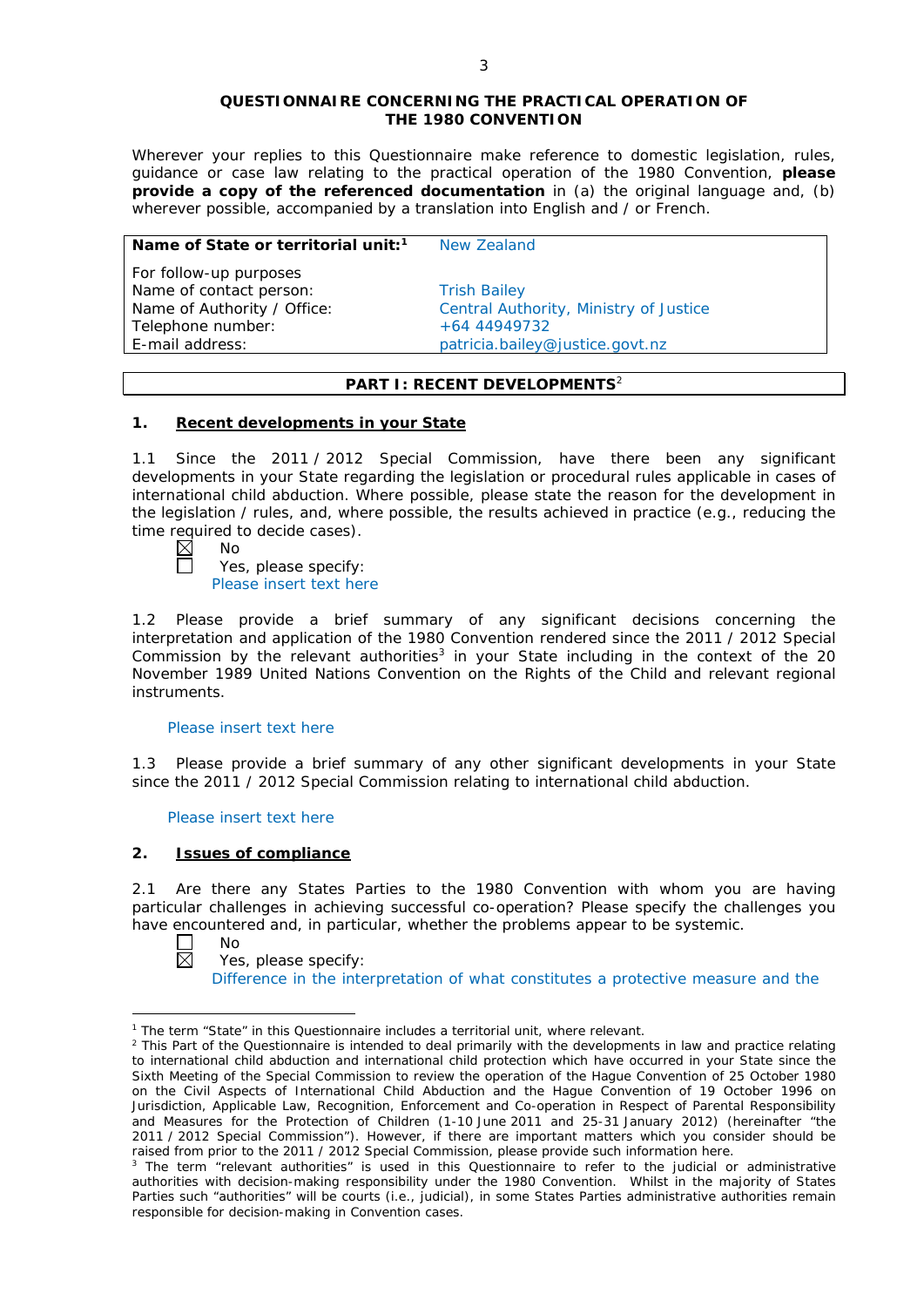extent to which measures may be imposed to facilitate a safe return is a growing concern. Some States have adopted a very broad interpretation of what constitutes a protective measure and others a very narrow interpretation. It is an issue because the lack of consistency undermines the transparency and fairness in the Convention.

If there is a broad interpretation it also undermines the Convention where countries consider substantive issues in relation to a child's care. These should only be those that are necessary to secure a child's safe return and safety on return. The difference in interpretation has the potential to undermine the primary purpose of the Convention and that the law of the contracting States relating to such rights be respected.

This raises the question whether some of the conditions imposed are now reaching into the parenting issues that were to be determined in the State of habitual residence and create an advantage to the parent who is ordered to return.

2.2 Are you aware of situations / circumstances in which there has been avoidance / evasion of the 1980 Convention?

No

 $\boxtimes$ Yes, please specify:

In our view the delay in the determination of Hague cases causes significant risk and undermines the objectives of the Convention. The delay in States determining matters primarily due to undertaking a more in depth inquiry into matters of substance which requires significant evidence to be provided and delves into matters that properly are for determination in the requesting State calls into question the principle of mutual respect and trust between States.

## **PART II: THE PRACTICAL OPERATION OF THE 1980 CONVENTION**

## **3. The role and functions of Central Authorities designated under the 1980 Convention**<sup>4</sup>

### *In general*

3.1 Have any challenges arisen in practice in achieving effective communication or cooperation with other Central Authorities?

- No  $\sqcup$  $\overline{\boxtimes}$ 
	- Yes, please specify:

Delay in updating details on the Hague website can cause delays and require duplicate communications. Delays in responses are also a concern.

3.2 Have any of the duties of Central Authorities, as set out in **Article 7** of the 1980 Convention, raised any particular problems in practice either in your State, or in States Parties with whom you have co-operated?

- $\boxtimes$ No  $\Box$ 
	- Yes, please specify: Please insert text here

3.3 Has your Central Authority encountered any challenges with the application of any of the 1980 Convention provisions? If so, please specify.

 $\boxtimes$ No

Yes, please specify: Please insert text here

## *Legal aid and representation*

3.4 Do the measures your Central Authority takes to provide or facilitate the provision of legal aid, legal advice and representation in return proceedings under the 1980 Convention (**Art. 7(2)-(g)**) result in delays in proceedings either in your own State, or, where cases originate in your State, in any of the requested States you have dealt with?

 $\boxtimes$ No

Yes, please specify:

<sup>-</sup><sup>4</sup> See also Section 5 below on "Ensuring the safe return of children" which involves the role and functions of Central Authorities.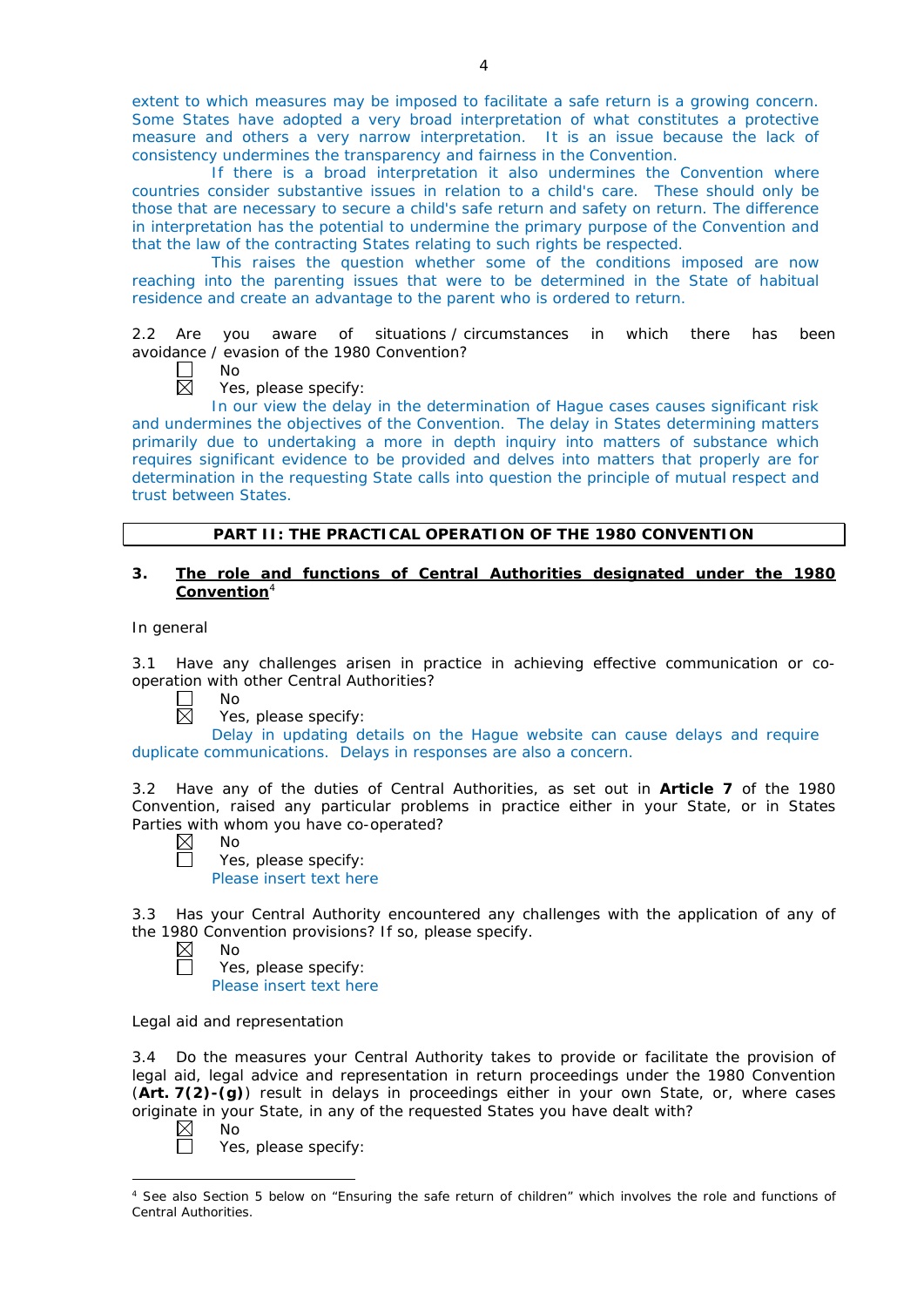3.5 Are you aware of any other challenges in your State, or, where cases originate in your State, in any of the requested States you have dealt with, regarding the obtaining of legal aid, advice and / or representation for either left-behind parents or taking parents?<sup>5</sup>

- $\Box$ No  $\overline{\boxtimes}$ 
	- Yes, please specify:

While we appreciate there are requirements or approval process to access legal assistance this does vary between States. The processes adopted in some States can cause significant delay and be quite onerous to the left behind party.

## *Locating the child*

3.6 Has your Central Authority encountered any challenges with locating children in cases involving the 1980 Convention, either as a requesting or requested State?<br>  $\boxtimes$  No

No

П Yes, please specify the challenges encountered and what steps were taken or are considered to be taken to overcome these challenges: Please insert text here

3.7 Has your Central Authority worked with any external agencies to discover the whereabouts of a child wrongfully removed to or retained within your State (*e.g.*, the police, Interpol, private location services)?

П No 岗

Yes, please share any good practice on this matter:

We work collaboratively with other government agencies and departments to protect vulnerable children. We have removed obstacles to allow for the exchange of information between agencies.

## *Information exchange, training and networking of Central Authorities*

3.8 Has your Central Authority shared its expertise with another Central Authority or benefited from another Central Authority sharing its expertise with your Central Authority, in accordance with the Guide to Good Practice  $-$  Part I on Central Authority Practice?<sup>6</sup>

 $\Box$  $\boxtimes$  No

Yes, please specify:

3.9 Has your Central Authority organised or participated in any other networking initiatives between Central Authorities such as regional meetings via conference call or videoconference? No

岗

Yes, please specify:

We have attended regional meetings, meetings with the Australian Central Authority and telephone conferences with other Central Authorities.

*Statistics*<sup>7</sup>

<u>.</u>

<sup>5</sup> See paras 1.1.4 to 1.1.6 of the "Conclusions and Recommendations of the Fifth Meeting of the Special Commission to review the operation of the *Hague Convention of 25 October 1980 on the Civil Aspects of International Child Abduction* and the practical implementation of the *Hague Convention of 19 October 1996 on Jurisdiction, Applicable Law, Recognition, Enforcement and Co-operation in Respect of Parental Responsibility and Measures for the Protection of Children* (30 October – 9 November 2006) (hereinafter referred to as the ["Conclusions and Recommendations of the 2006 Special Commission"](https://assets.hcch.net/upload/concl28sc5_e.pdf)) and paragraphs 32 to 34 of the [Conclusions and Recommendations of the Special Commission](https://assets.hcch.net/upload/wop/concl28sc6_e.pdf) to review the operation of the Hague Convention of *[19 October 1980 on Jurisdiction, Applicable law, Recognition, Enforcement](https://assets.hcch.net/upload/wop/concl28sc6_e.pdf) and Co-operation in Respect of [Parental Responsibility and Measures for the Protection of Children](https://assets.hcch.net/upload/wop/concl28sc6_e.pdf)* (1-10 June 2011 and 25-31 January 2012) (hereinafter the "C&R of the 2011/2012 Special Commission") (available on the Hague Conference website at < www.hcch.net > under "Child Abduction Section" then "Special Commission meetings").

 $6$  Available on the Haque Conference website at < www.hcch.net > under "Child Abduction Section" then "Guides to Good Practice". See, in particular, Chapter 6.5 on twinning arrangements.

<sup>7</sup> See paras 1.1.16 to 1.1.21 of the Conclusions and Recommendations of the 2006 Special Commission (*supra.*  note  $5$ ).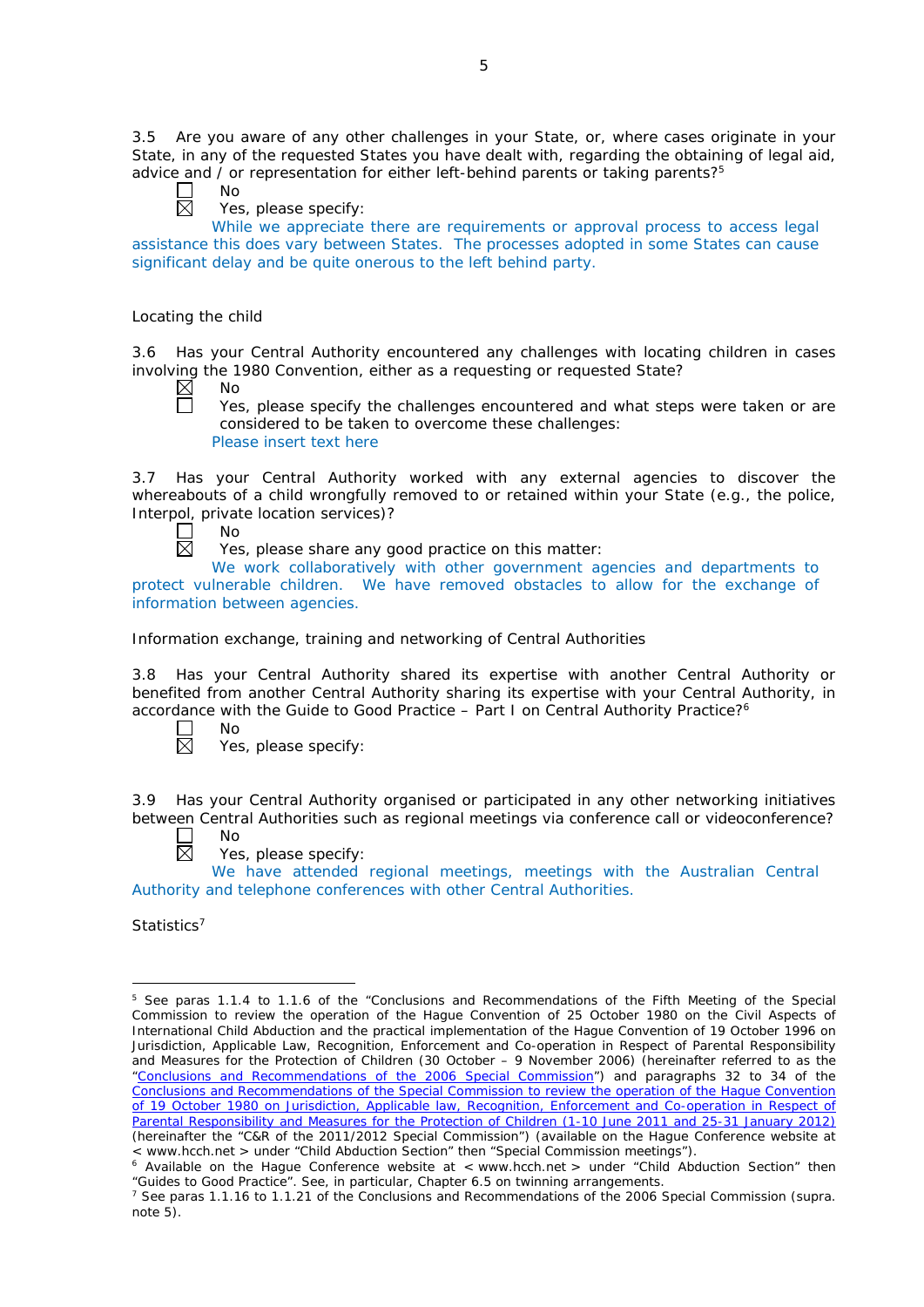3.10 If your Central Authority does not submit statistics through the web-based INCASTAT database, please explain why.

N/A

*Prompt handling of cases*

No

3.11 Does your Central Authority have mechanisms in place to ensure the prompt handling of cases?



Yes, please specify:

Procedures are in place to expedite applications for return. These matters are given priority in our court system

3.12 If your Central Authority is experiencing delays in handling cases please specify the main reasons for these delays:

N/A

## **4. Court proceedings & promptness**

4.1 Has your State limited the number of judicial or administrative authorities who can hear return applications under the 1980 Convention (*i.e.*, concentration of jurisdiction")?8

Yes 岗

No, please indicate if such arrangements are being contemplated:

4.2 Does your State have mechanisms in place to handle return decisions within six weeks (*e.g.*, production of summary evidence, limitation of appeals, swift enforcement)?

П  $\overline{\boxtimes}$  No

Yes, please explain:

New Zealand gives priority to Hague cases. While we are not always able to comply with the six week timeframe matters are heard promptly allowing for the different complexities of individual cases.

4.3 If your response to the previous question is No, does your State contemplate implementing mechanisms to meet the requirement of prompt return under the 1980 Convention (*e.g.*, procedures, bench-books, guidelines, protocols)?

- No, please explain:  $\Box$ 
	- Please insert text here
- $\Box$ Yes, please explain:

Please insert text here

4.4 If your State is experiencing delays in handling return decisions please specify the main reasons for these delays:

Please insert text here

4.5 Do your courts regularly order immediate protective measures when initiating the return procedure, so as to prevent a new removal and minimize the harm to the child (*e.g.*, prohibit removal of the child from the jurisdiction, retain documentation, grant provisional access rights to the left-behind parent)?

 $\Box$ No, please explain:

Please insert text here

⊠ Yes, please explain:

-

It is our practice on receipt of an application to seek orders securing the location of the child by placing the child's name on a border alert system and for the surrender of travel documents.

<sup>8</sup> See, *The [Judges' Newsletter](https://www.hcch.net/en/instruments/conventions/publications2/judges-newsletter)* on International Child Protection – Vol. XX / [Summer-Autumn 2013](https://assets.hcch.net/upload/newsletter/nl2013tome20en.pdf) the special focus of which was "Concentration of jurisdiction under the *Hague Convention of 25 October 1980 on the civil aspects of International Child Abduction* and other international child protection instruments".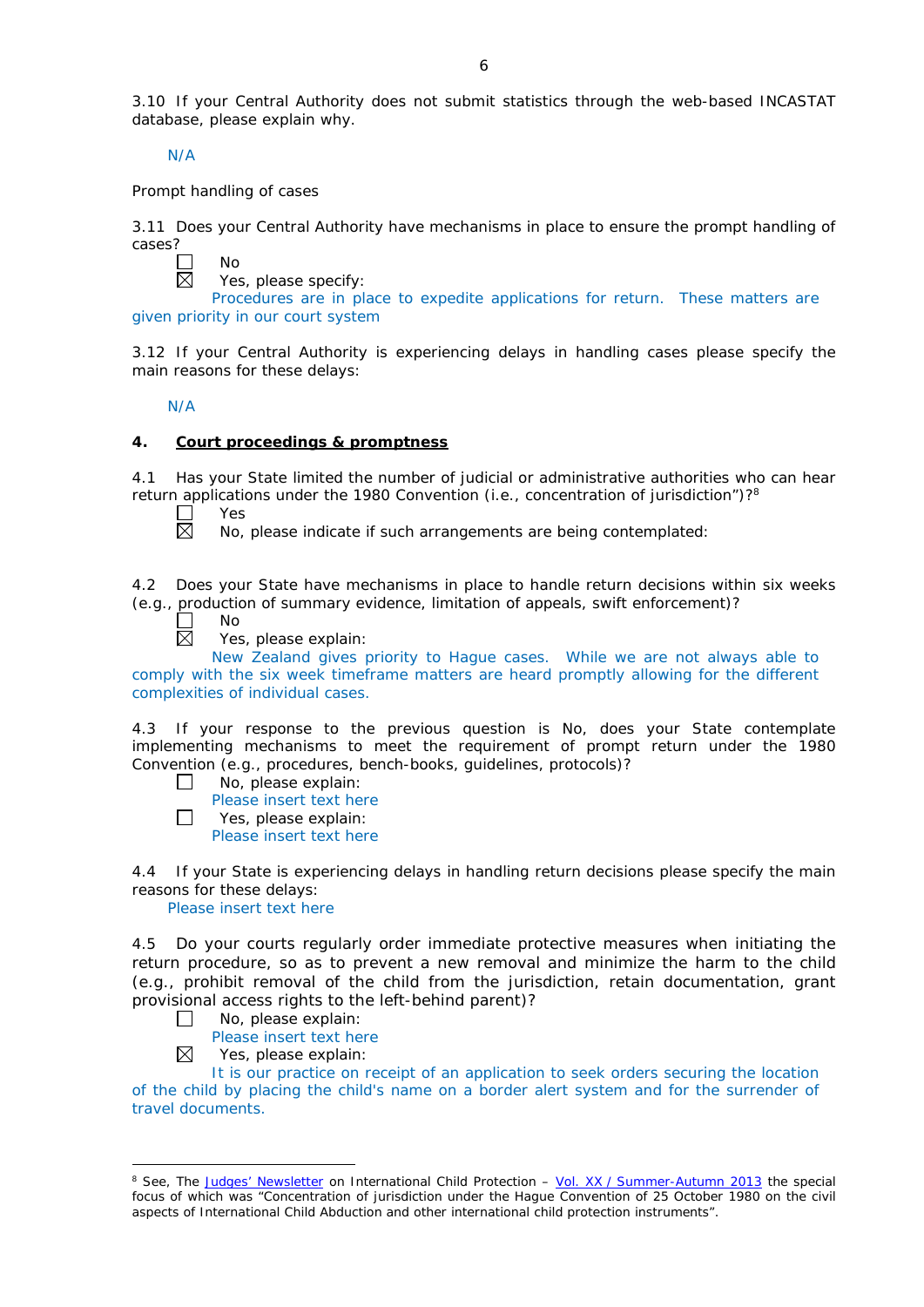4.6 Do your courts make use of direct judicial communications to ensure prompt proceedings?<br> $\nabla$ 

Yes

No, please explain:

At times judicial communication is used where it is considered appropriate.

4.7 If your State has not designated a sitting judge to the International Hague Network of Judges does your State intend to do so in the near future?

| es |   |
|----|---|
| No | r |

No, please explain: N/A

4.8 Please comment upon any cases (whether your State was the requesting or requested State), in which the judge (or decision-maker) has, before determining an application for return, communicated with a judge or other authority in the requesting State regarding the issue of the child's safe return. What was the specific purpose of the communication? What was the outcome?

Please insert text here

## **5. Ensuring the safe return of children**<sup>9</sup>

*Methods for ensuring the safe return of children*<sup>10</sup>

5.1 What measures has your Central Authority taken to ensure that the recommendations of the 2006 and 2011 / 2012 Special Commission meetings<sup>11</sup> regarding the safe return of children are implemented?

The Central Authority will seek information about protective services available in the requesting State, particulary in cases in which we are not familiar with the legal system or level of State assistance/resources available in that State.

5.2 In particular, in a case where the safety of a child is in issue and where a return order has been made in your State, how does your Central Authority ensure that the appropriate child protection bodies in the *requesting* State are alerted so that they may act to protect the welfare of a child upon return (until the appropriate court in the requesting State has been effectively seised)?

The Central Authority will liaise directly, or through the international division of child protection services, with the requesting State to obtain information about notification to child protection services and/or support services available to the child and carer if they are returning with the child.

5.3 Where there are concerns in the requested State regarding possible risks for a child following a return, what conditions or requirements can the relevant authority in your State put in place to minimise or eliminate those concerns?

It will vary depending on the State and how familiar we are with their legal system. We would ask for information about protective services and how to access those services or make notifications. The Court may seek undertakings from the left behind parent Undertakings may include not to take or cause to be taken any behaviour or action that would cause harm or risk to the taking parent or child.

*Use of the 1996 Convention to ensure a safe return*

5.4 If your State is not Party to the 1996 Convention, is consideration being given to the possible advantages of the 1996 Convention in providing a jurisdictional basis for urgent

<u>.</u>

<sup>9</sup> See **Art. 7(2)** *h)* of the 1980 Convention.

<sup>&</sup>lt;sup>10</sup> Where relevant, please make reference to the use of undertakings, mirror orders and safe harbour orders and other such measures in your State.

<sup>11</sup> See the [Conclusions and Recommendations](https://assets.hcch.net/upload/concl28sc5_e.pdf) of the Special Commission of 2006 (*supra.* note 5) at paras 1.1.12 and 1.8.1 to 1.8.2 and 1.8.4 to 1.8.5 and the Appendix to the Conclusions and Recommendations and the [Conclusions and Recommendations of the 2011](https://assets.hcch.net/upload/wop/concl28sc6_e.pdf) / 2012 Special Commission (*supra.* note 5).at paras 39-43.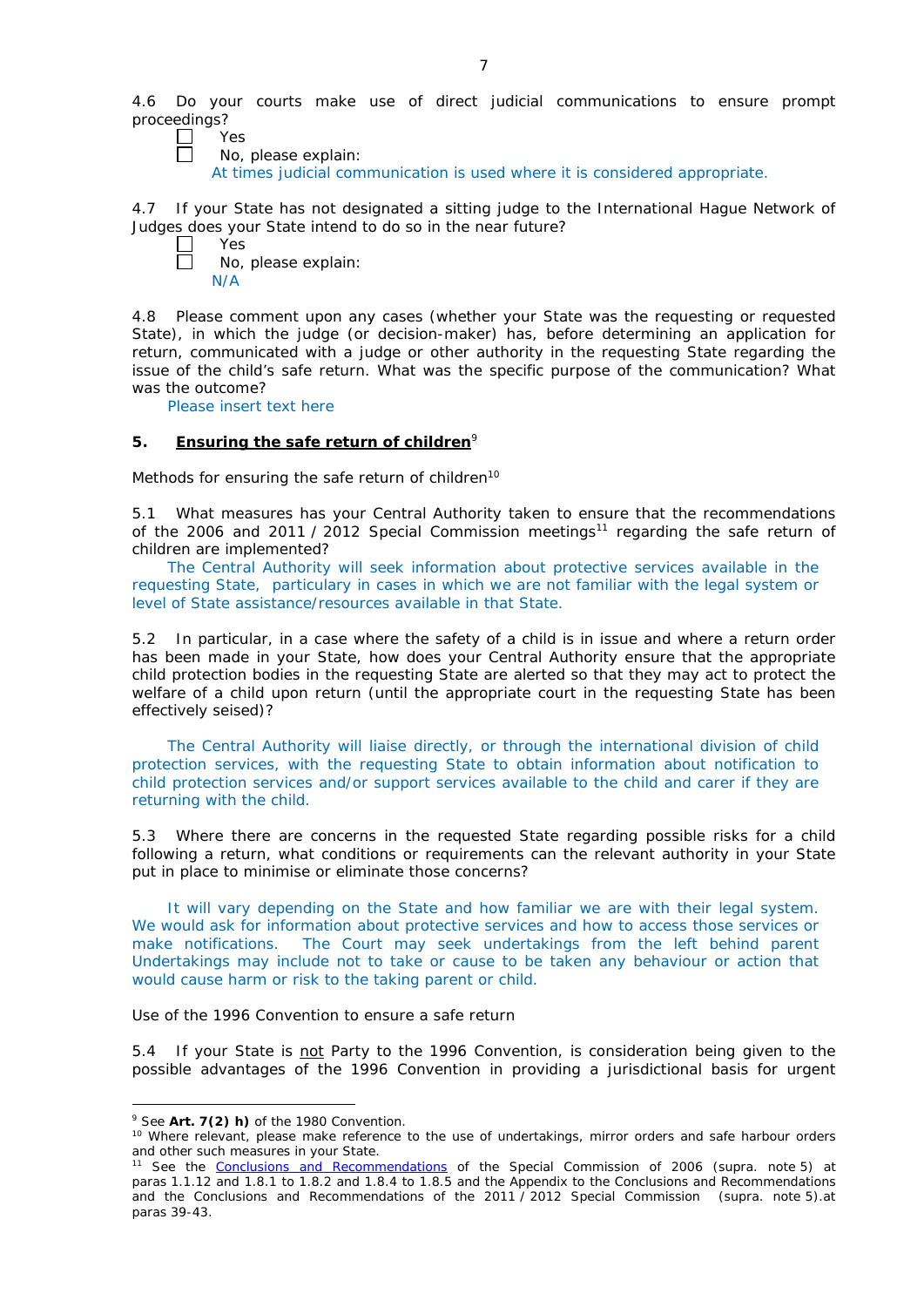protective measures associated with return orders (**Arts 7 and 11**), in providing for their recognition by operation of law (**Art. 23**), and in communicating information relevant to the protection of the child (**Art. 34**)?

| חוי |
|-----|
|     |

Yes, please explain: Please insert text here

#### *Protection of primary carer*

5.5 Are you aware of cases in your State where a primary carer taking parent, for reasons of personal security (*e.g.*, domestic or family violence, intimidation, harassment, etc.) or others, has refused or has not been in a position to return with the child to the requesting State? How are such cases dealt with in your State? Please explain and provide case examples where possible.

The Central Authority has liaised with the Central Authority in the requesting State to raise the particular concerns and request information and assistance how to ameliorate the concerns. The Central Authority will seek assistance from the local Embassy or Consulate in our State in obtaining information and/or travel documents or visas.

If there is perceived risk the details of return will not be released to the left behind parent so the child and carer may return and access support services prior to the left behind parent being made aware of the return.

5.6 In particular, would your authorities consider putting in place measures to protect the primary carer upon return in the requesting State as a mean to secure the safe return of the child? Please explain and provide case examples where possible.

If there are concerns a notification can be made to child protection services and they will investigate or liaise with their counterparts in the requesting State.

A party who claims to be a victim of domestic violence may apply for protection orders which can be obtained at very short notice. Women's Refuge can assist a party to obtain a protection violence order.

The victim will be referred to Women's Refuge or similar organisations for support and assistance on arrival.

Asssitance does vary depending on the level of risk involved.

The first case example is one where the child/ren were returned to another State.

Case 1: In this case the level of risk was considered high. The Central Authorities, in consultation with the parent seeking return of child, the mother, made arrangements to secure the child's safety pending return and also to secure a safe return of the child.

The taking parent was reluctant to comply with an order for return. Concerns were held for the child's safety and the child was uplifted and placed in foster care pending the mothers arrival.

Concerns were raised regarding the mother's safety on arrival. The father had taken to social media and was posting flyers on the street.

The details of the mother's arrival remained confidential. Arrangements were made for the mother to be assisted through immigration by the police. A translator was also present to assist. The mother was taken to accommodation where she was booked under a different name to minimise the risk of her presence being made known to the taking parent.

The mother and interpreter were taken to see the child in the presence of child welfare officers and child placed in the mothers care. The mother, child and interpreter were escorted by the police to the accommodation and remained there until the police escorted them to the airport later that night. She was assisted through immigration and departed with the child as planned.

The second case is one where the children were returning to New Zealand

Case 2: A father departed NZ with children and was believed to be in transit to a non-Hague country. The father was prevented from further flight pending determination of the Hague application in the requested State. The mother traveled to the requested State to accompany the children on return.

In this case agencies worked closely together to secure a safe return. Child Protection Services, Police, Women's Refuge and the Central Authorities worked closely together to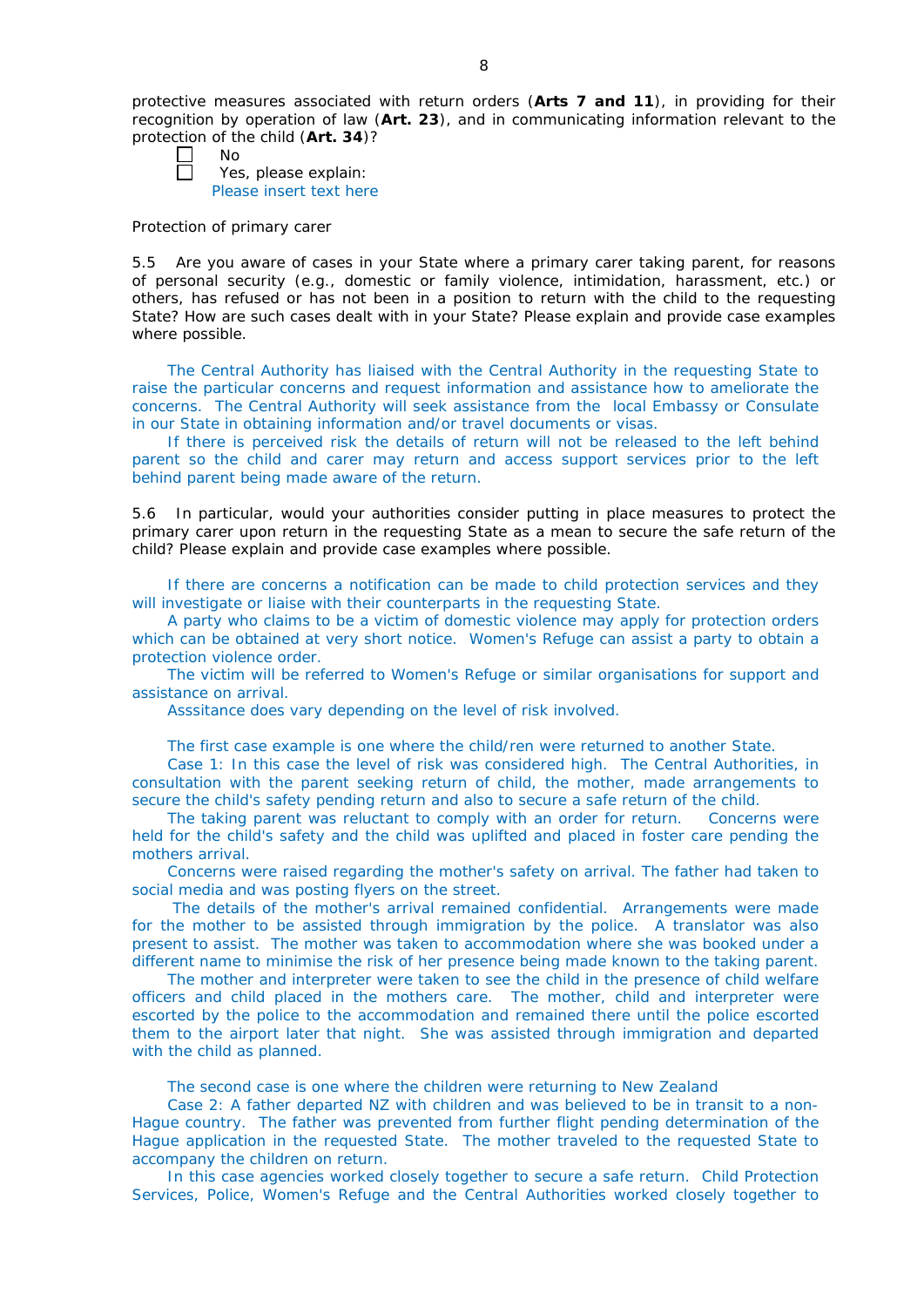provide financial and emotional support to secure a return and also to provide the Court with relevant information to assist in the determination of the case.

In this case the mother and children were met at the airport on return to New Zealand by police who assisted them through immigration. The mother was then transported by Women's Refuge to a safe house. The following day the mother and children were transferred to a safe house in another city. Even though the father remained overseas there was concern the mother was still at risk from others within the community.

#### *Post-return information*

5.7 In cases where measures are put in place in your State to ensure the safety of a child upon return, does your State (through the Central Authority, or otherwise) attempt to monitor the effectiveness of those measures upon the child's return? Would you support a recommendation that States Parties should co-operate to provide each other with follow-up information on such matters, insofar as is possible?

We recognise the Convention is based on mutual respect and trust. As such we respect the requesting State has robust systems and processes in place to keep its citizens safe.

While we acknowledge in some cases it may be nice to know the long term situation it may be quite onerous and unnecessary as the child/ren have been returned to the State of habitual residence which has been found to be the most appropriate State to consider matters concerning the welfare and best interests of the child/ren.

A copy of the judgment will have been provided to the Central Authority and parties and may be used in court proceedings in the requesting State.

5.8 If your State is not Party to the 1996 Convention, is consideration being given to the possible advantages of the 1996 Convention in providing a jurisdictional basis for requesting a report on the situation of the child upon return to the State of habitual residence (**Art. 32- (a)**)?

 $\overline{\mathbb{N}}$ 

No

Yes, please explain:

## **6. Voluntary agreements and mediation**

6.1 How does your Central Authority (either directly or through any intermediary) take, or is it considering taking, appropriate steps under **Article 7-(c)** to secure the voluntary return of the child or to bring about an amicable resolution of the issues? Please explain:

The methods used to reach an amicable resolution vary depending on the circumstances of the individual case.

In New Zealand Family Law practitioners are charged with a responsibility to attempt amicable resolution.

In some cases formal mediation occurs. In others it may be an exchange of proposals or round table meetings.

6.2 In what ways have you used the "Guide to Good Practice on Mediation"12 for the purpose of implementing the 1980 Convention in your State? Please explain:

### Please insert text here

-

6.3 Has your State considered or is it in the process of considering the establishment of a Central Contact Point for international family mediation to facilitate access to information on

<sup>&</sup>lt;sup>12</sup> Available on the Hague Conference website at < www.hcch.net > under "Child Abduction Section" then "Guides to Good Practice".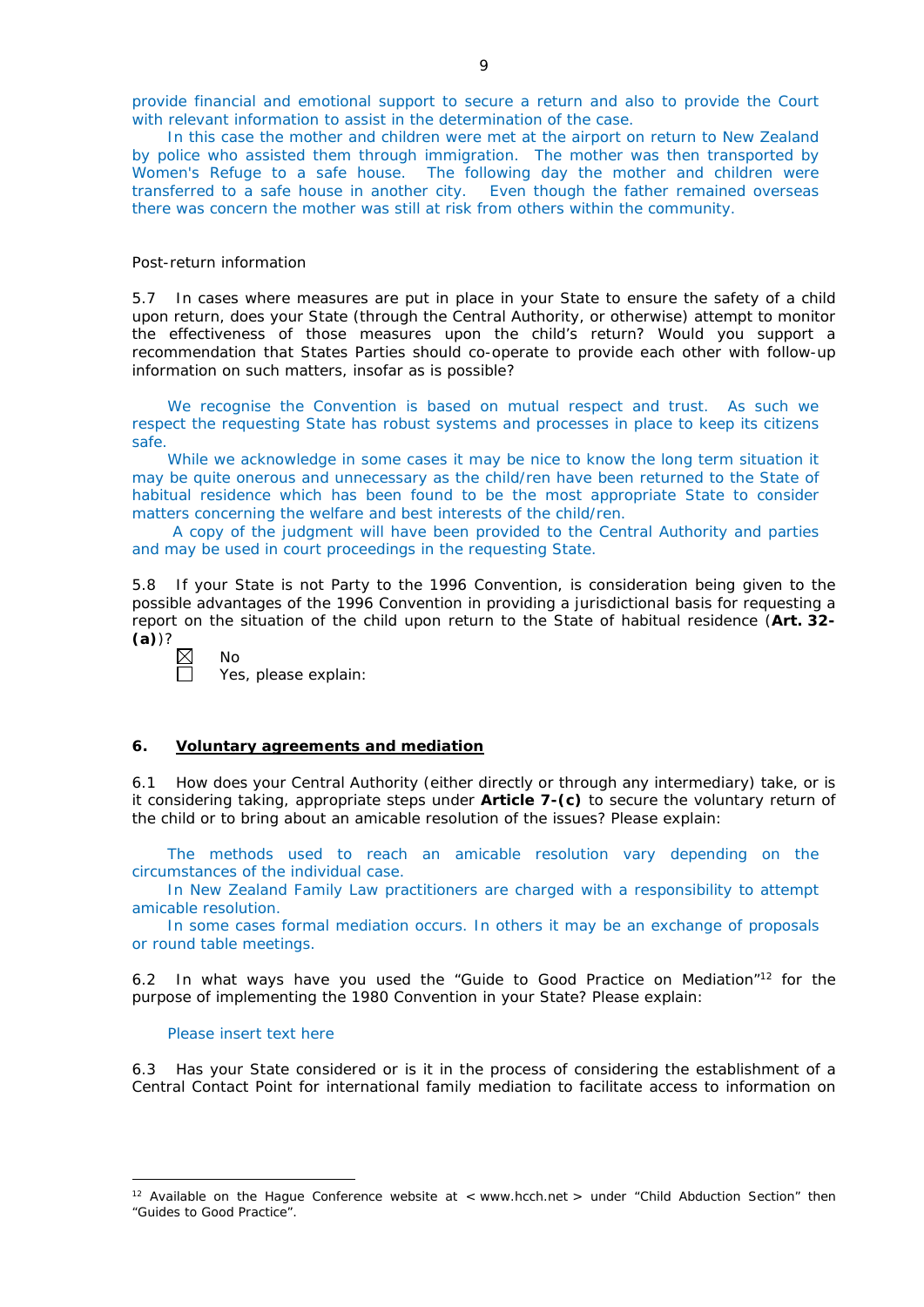available mediation services and related issues for cross-border family disputes involving children, or has this task been entrusted to the Central Authority?<sup>13</sup>

- $\boxtimes$ No, please explain:
	- This task has been entrusted to the Central Authority at this time
- П Yes, please explain: Please insert text here

### **7. Preventive measures**

7.1 Has your State taken steps to advance the development of a travel form under the auspices of the International Civil Aviation Organisation?<sup>14</sup>

- $\boxtimes$ No  $\Box$ 
	- Yes, please describe:

New Zealand is a small island State. It is much easier to secure the location of an individual within our borders than a State with soft borders. There is the ability to place a child on the border alert system which can be obtained at short notice and has immediate effect. A border alert prevents a child leaving the country no matter what passport they may be travelling on.

7.2 Regardless of whether the International Civil Aviation Organisation adds the development of a travel form to its work programme, would your State support the development of a non-mandatory model travel form under the auspices of the Hague Conference?



No, please explain:

As the issue is not one that has been raised in the context of movement of children from New Zealand we do not have a particularly strong view.

If a travel form would assist some States in preventing wrongful removals we would be in favour of the development of a model form.

## **8. The Guide to Good Practice under the 1980 Convention**

8.1 In what ways have you used the Parts of the Guide to Good Practice<sup>15</sup> to assist in implementing for the first time, or improving the practical operation of, the 1980 Convention in your State?

a. Part I on Central Authority Practice. Please explain:

This guide in particular has been very helpful to refer people to who ask about process and also to use when talking about processes with newly acceding States.

- b. Part II on Implementing Measures. Please explain: Please insert text here
- c. Part III on Preventive Measures. Please explain: Please insert text here
- d. Part IV on Enforcement. Please explain: Please insert text here

8.2 How have you ensured that the relevant authorities in your State have been made aware of, and have had access to, the Guide to Good Practice?

### Please insert text here

8.3 Do you have any other comments about any Part of the Guide to Good Practice?

<sup>&</sup>lt;u>.</u> <sup>13</sup> As it has been encouraged in the Guide to Good Practice on Mediation, Chapter 4, on "Access to Mediation". par. 114-117. See also [Conclusions and Recommendations of the 2011](https://assets.hcch.net/upload/wop/concl28sc6_e.pdf) / 2012 Special Commission (*supra.* .<br>note 5) at par. 61.

<sup>14</sup> See the [Conclusions and Recommendations of the 2011](https://assets.hcch.net/upload/wop/concl28sc6_e.pdf) / 2012 Special Commission (*supra.* note 5) at par. 92.

<sup>&</sup>lt;sup>15</sup> All Parts of the Guide to Good Practice under the 1980 Convention are available on the Hague Conference website at < www.hcch.net > under "Child Abduction Section" then "Guides to Good Practice".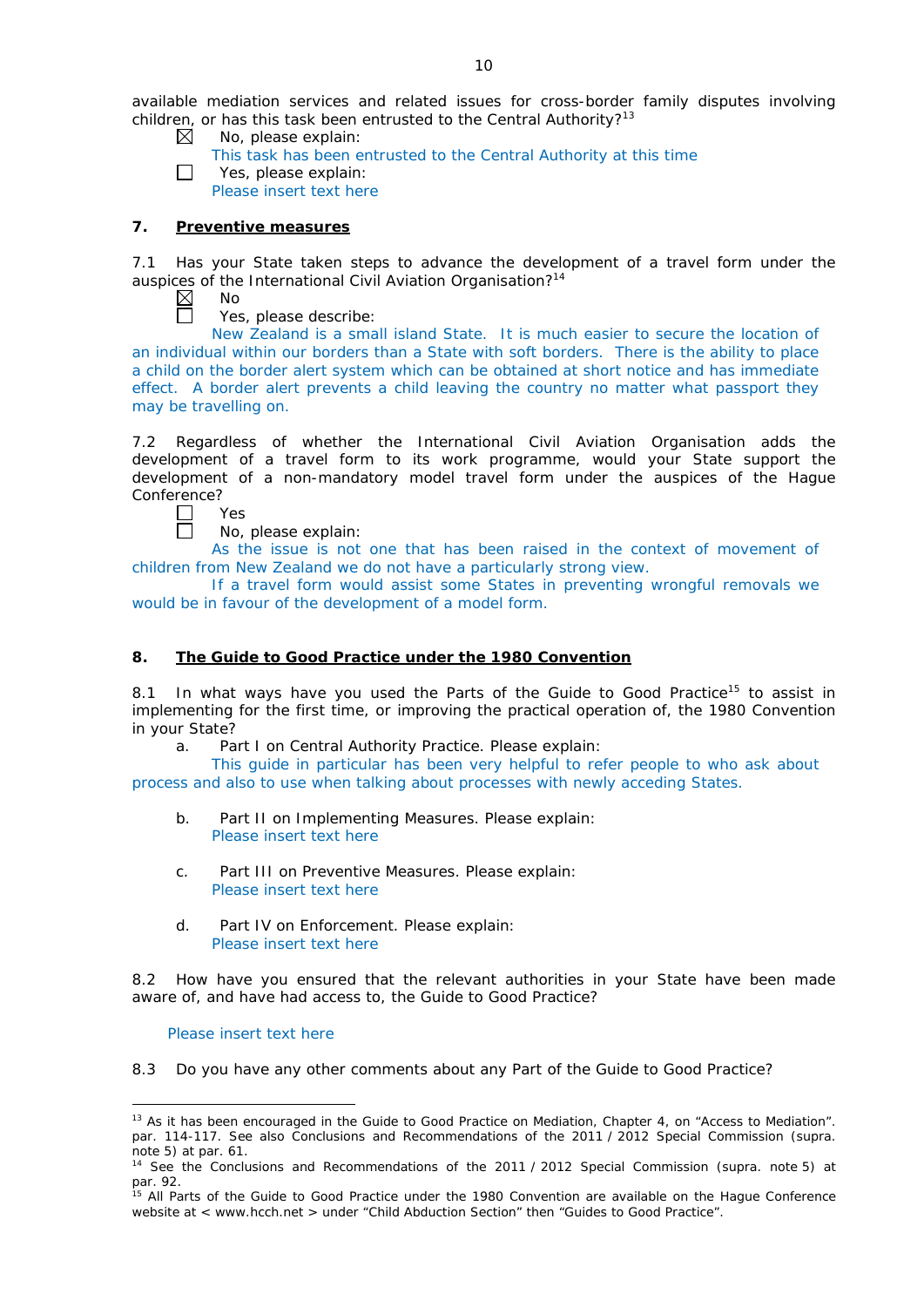No comments

### **9. Publicity and debate concerning the 1980 Convention**

9.1 Has the 1980 Convention given rise to (a) any publicity (positive or negative) in your State, or (b) any debate or discussion in your national parliament or its equivalent?

 $\Box$ No  $\Box$ 

Yes, please indicate the outcome of this debate or discussion, if any: Please insert text here

9.2 By what methods does your State disseminate information to the public about the 1980 Convention?

No comment at this time

## **PART IV: TRANSFRONTIER ACCESS / CONTACT AND INTERNATIONAL FAMILY RELOCATION**

## **10. Transfrontier access / contact**<sup>16</sup>

10.1 Since the 2011 / 2012 Special Commission, have there been any significant developments in your State regarding Central Authority practices, legislation, procedural rules or case law applicable in cases of transfrontier contact /  $\alpha$  access?<br>  $\boxtimes$  No

No  $\Box$ 

Yes, please explain: Modifications have been made to practices but no significant changes.

10.2 Please indicate any important developments in your State, since the 2011 / 2012 Special Commission, in the interpretation of **Article 21** of the 1980 Convention.

N/A

-

10.3 What problems have you experienced, if any, as regards co-operation with other States in respect of:

a. the granting or maintaining of access rights;

In our experience the level of assistance provided to secure or maintain access under the 1980 Convention has sadly reduced.

- b. the effective exercise of rights of access; and Please insert text here
- c. the restriction or termination of access rights. Please insert text here

Please provide case examples where possible.

It is disappointing to have seen the level of assistance provided in access cases reduce. There appears to be a growing trend for States to reduce the level of assistance to a minimum level such as to a referral to mediation rather than providing legal assistance, than has been our experience in the past. Some States have limited the assistance provided to situations where there is no existing enforceable order for contact in the requested State. While the 1996 Convention may address some of the concerns there is limited access to legal assistance to seek enforcement of an order for access in some States which can be a deterrent to applicants to make applications.

10.4 In what ways have you used the "General Principles and Guide to Good Practice on Transfrontier Contact Concerning Children"17 to assist in transfrontier contact / access cases in your State? Can you suggest any further principles of good practice?

<sup>16</sup> See the [Conclusions and Recommendations](https://assets.hcch.net/upload/concl28sc5_e.pdf) of the 2006 Special Commission (*supra.* note 5) at paras 1.7.1 to 1.7.3.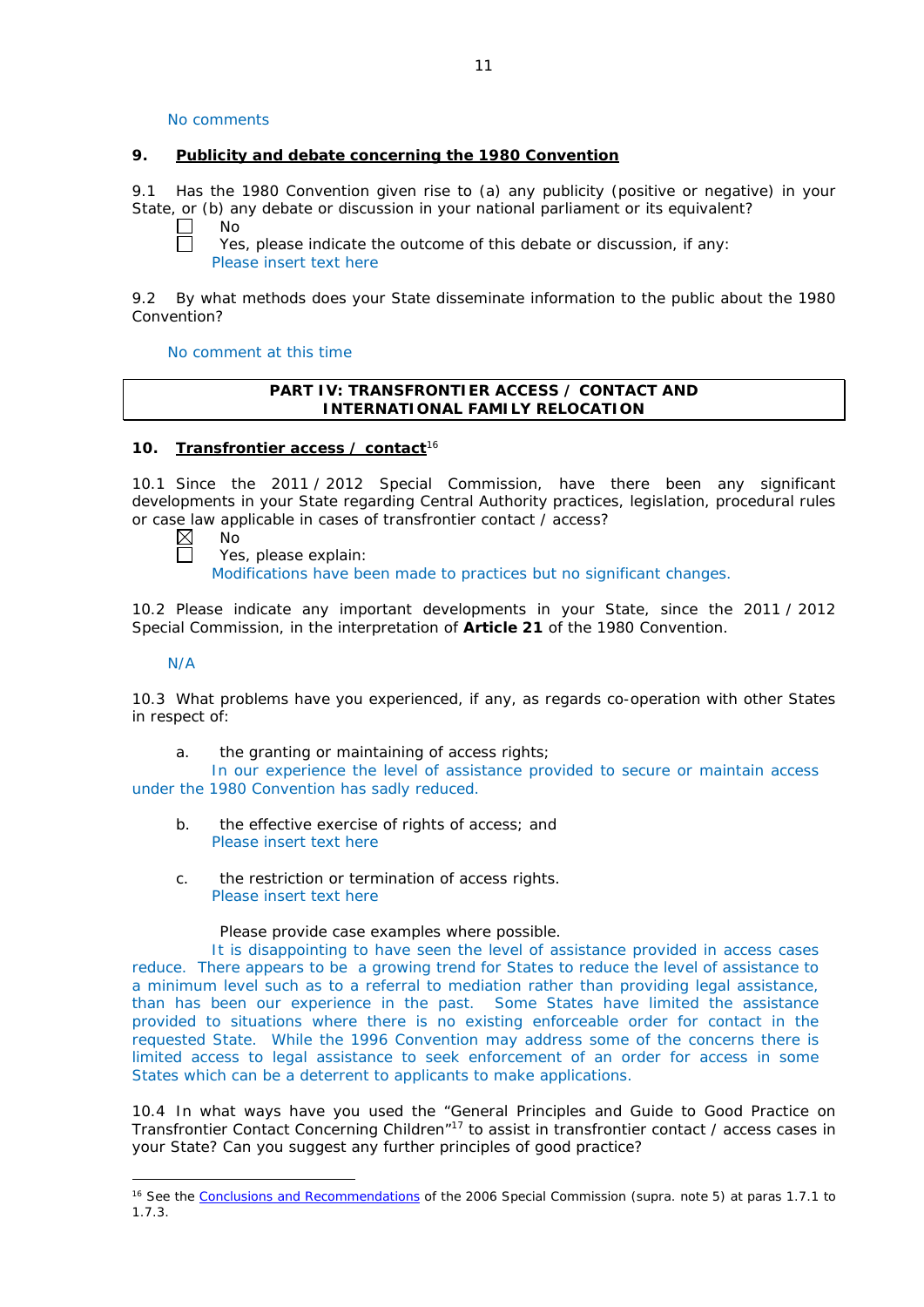Please insert text here

#### **11. International family relocation**<sup>18</sup>

11.1 Since the 2011 / 2012 Special Commission, have there been any significant developments in your State regarding the legislation, procedural rules or case law applicable to international family relocation? Where possible, please explain these developments in the legislation, procedural rules or case law:

Please insert text here

## **PART V: NON-CONVENTION CASES AND NON-CONVENTION STATES**

#### **12. Non-Convention cases and non-Convention States**

12.1 Are there any States that you would particularly like to see become a State Party to the 1980 Convention? If so, what steps would you suggest could be taken to promote the Convention and encourage ratification of, or accession to, the Convention in those States? Please explain:

#### Please insert text here

12.2 Are there any States which are not Parties to the 1980 Convention or not Members of the Hague Conference that you would like to see invited to the Special Commission meeting in 2017?

#### Please insert text here

*The "Malta Process"*<sup>19</sup>

12.2 In relation to the "Malta Process":

a. Do you have any comment to make on the "Principles for the Establishment of Mediation Structures in the context of the Malta Process" and the accompanying Explanatory Memorandum?20 Please insert text here

b. Have any steps been taken towards the implementation of the Malta Principles in your State and the designation of a Central Contact Point, in order to better address cross-border family disputes over children involving States that are not a Party to the 1980 and 1996 Hague Conventions?

No  $\Box$ 

-

Yes, please explain:

<sup>&</sup>lt;sup>17</sup> Available on the Hague Conference website at < www.hcch.net > under "Child Abduction Section" then "Guides to Good Practice".

<sup>&</sup>lt;sup>18</sup> See the Conclusions and Recommendations of the 2006 Special Commission meeting at paras 1.7.4 to 1.7.5: *"*1.7.4 The Special Commission concludes that parents, before they move with their children from one country to another, should be encouraged not to take unilateral action by unlawfully removing a child but to make appropriate arrangements for access and contact preferably by agreement, particularly where one parent intends to remain behind after the move.

<sup>1.7.5</sup> The Special Commission encourages all attempts to seek to resolve differences among the legal systems so as to arrive as far as possible at a common approach and common standards as regards relocation."

<sup>&</sup>lt;sup>19</sup> The "Malta Process" is a dialogue between certain States Parties to the 1980 and 1996 Conventions and certain States which are not Parties to either Convention, with a view to securing better protection for crossborder rights of contact of parents and their children and addressing the problems posed by international abduction between the States concerned. For further information see the Hague Conference website at < www.hcch.net > under "Child Abduction Section" then "Judicial Seminars on the International Protection of Children".

<sup>20</sup> The Principles and Explanatory Memorandum were circulated to all Hague Conference Member States and all States participating in the Malta Process in November 2010. They are available on the Hague Conference website at < www.hcch.net > under "Child Abduction Section" then "Judicial Seminars on the International Protection of Children".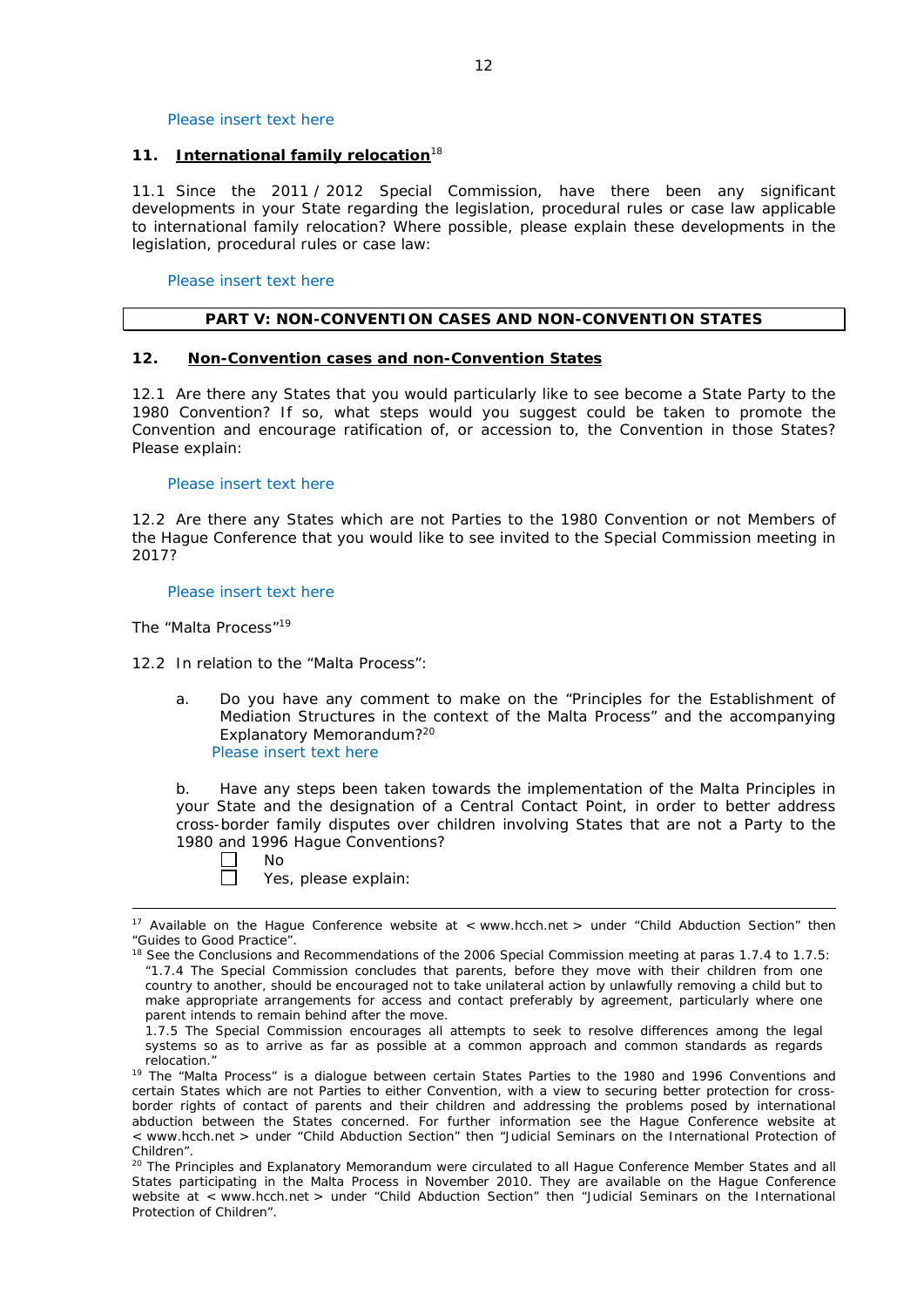#### Please insert text here

c. What is your view as to the future of the "Malta Process"? No comment to make at this time

## **PART VI: TRAINING AND EDUCATION AND THE TOOLS, SERVICES AND SUPPORT PROVIDED BY THE PERMANENT BUREAU**

## **13. Training and education**

13.1 Can you give details of any training sessions / conferences organised in your State to support the effective functioning of the 1980 Convention, and the influence that such sessions / conferences have had?

Biennial conferences are held for counsel and interested government departments including child protection services and Police. The conferences provide an opportunity to discuss issues and developments to provide consistency in approach nationally and when making a request for return.

## **14. The tools, services and support provided by the Permanent Bureau**

## *In general*

<u>.</u>

14.1 Please comment or state your reflections on the specific tools, services and support provided by the Permanent Bureau to assist with the practical operation of the 1980 and 1996 Conventions, including:

a. The Country Profile available under the Child Abduction Section.

Very useful and a reference tool used by the CA and counsel. It would be most helpful if states updated the contact details regularly.

b. INCADAT (the international child abduction database, available at < www.incadat.com >).

The cases are a very useful resource when issues arise that may not arise very frequently.

- c. *The Judges' Newsletter* on International Child Protection the publication of the Hague Conference on Private International Law which is available online for free; $2<sup>1</sup>$ Please insert text here
- d. The specialised "Child Abduction Section" of the Hague Conference website  $(<$  www.hcch.net >); A good refence site to direct people to who want information that is independent.
- e. INCASTAT (the database for the electronic collection and analysis of statistics on the 1980 Convention):  $22$ Please insert text here
- f. Providing technical assistance and training to States Parties regarding the practical operation of the 1980 and 1996 Conventions.<sup>23</sup> Such technical assistance and training may involve persons visiting the Permanent Bureau or, alternatively, may involve the Permanent Bureau organising, or providing assistance with organising, national and international judicial and other seminars and conferences concerning the Convention(s) and participating in such conferences;

<sup>&</sup>lt;sup>21</sup> Available on the Hague Conference website at < www.hcch.net > under "Child Abduction Section" and "Judges' Newsletter on International Child Protection". For some volumes of *The Judges' Newsletter*, it is possible to download individual articles as required.

<sup>&</sup>lt;sup>22</sup> Further information is available via the Hague Conference website at < www.hcch.net > under "Child Abduction Section" then "INCASTAT".

Such technical assistance may be provided to judges, Central Authority personnel and / or other professionals involved with the practical operation of the Convention(s).